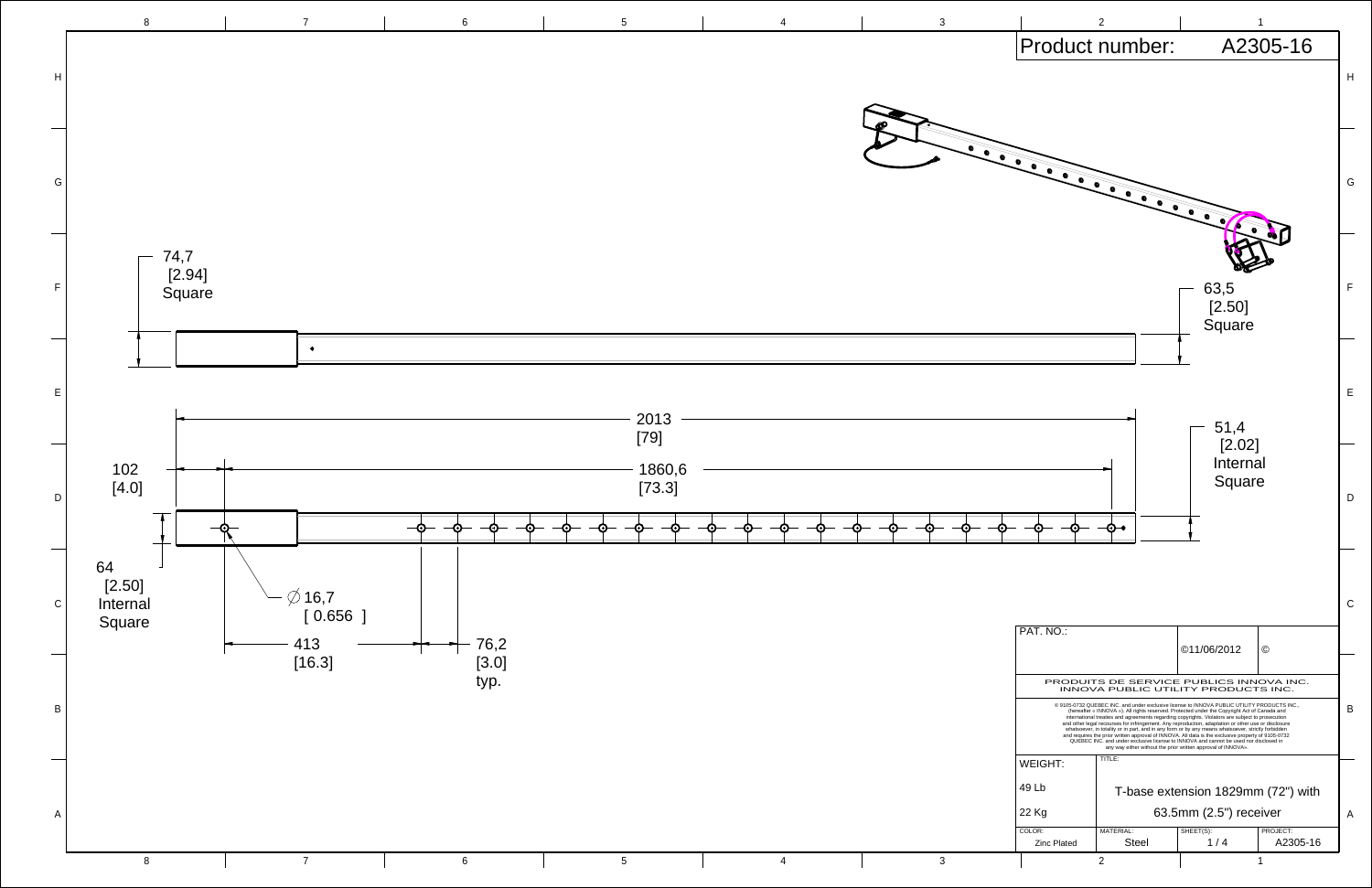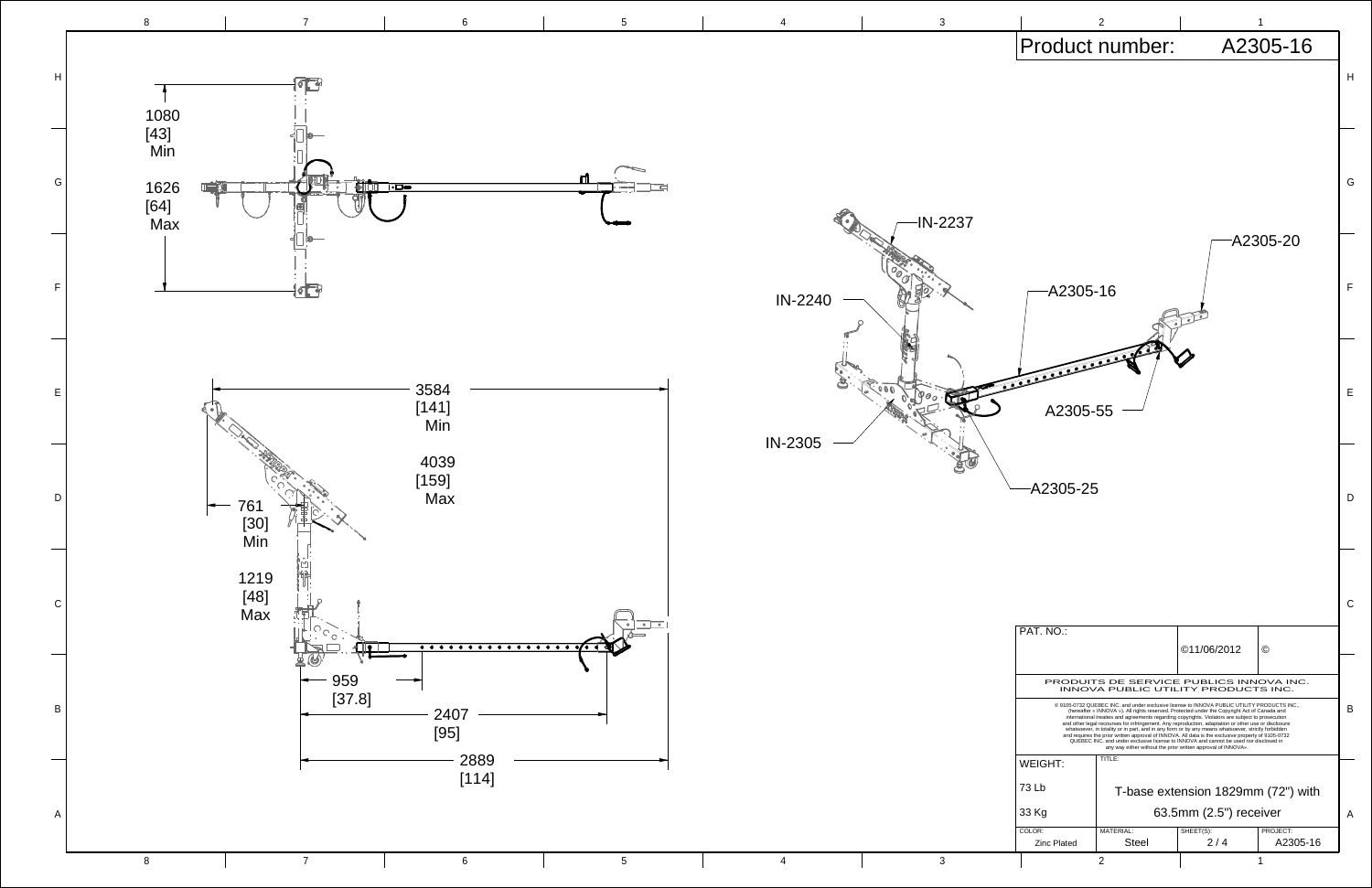```
SPECIFICATIONS
  This equipment is considered as part of a personal fall arrest system (PFAS)
  with a maximum working.
  It is only to be used in conjunction with a personal fall arrest system
  that limits the maximum arrest force (MAF).
  Working load limit (WLL): 2,037N (458 lbf)
  Max design capacity: 20,360 N (4,577 Ibf)
  Working moment limit : 1.952 N m (17.280 lbf in)
  Max design working moment : 19,524 N m (172,800 lbf in)
  Note: The stucture must meet the maximum design capacity.
F.
 STANDARDS
 Meets the following standards:
  OSHA Personal fall arrest system - 1910.66 App C
  ANSI Safety requirements for personal fall arrest system,
       subsystems and components 2359.1 (RI999 1 / 2007)
ECAN/CSA Fall arresters, vertical lifelines, and rails Z259.2.1-98
  CE EN 795: 2012 Type B
 NATERIAL AND CONSTRUCTION
 Tubes: HSS Steel A500
D<sub>1</sub>Pin: Steel zinc plated
  Lanyard : Nylon covered Stainless Steel Cable
 Finish : Clear Zinc plated, ASTM B-633-11, Type V, SC3.
  Welding Certification : CSA W59 & W47.1.
\mathsf{C}MUNITER ...
 RESTRICTIONS
  This product is to be used only with products approved by Innova
   Public Utility Products inc.
   **The positioning pins must always be in place when manoeuvering personnel
                                                                                 Hommodia
   Otherwise, serious injuries may occur.
   Periodic inspections of hardware must be done.
   In the occurrence of a fall or the safety of the equipment
                                                                                            102051
   is in doubt, equipment must be immediately removed from service
   and inspected by qualified personnel before reuse.
                                                                                     Free WEBEL
                            \overline{7}6
                                                                5.
```